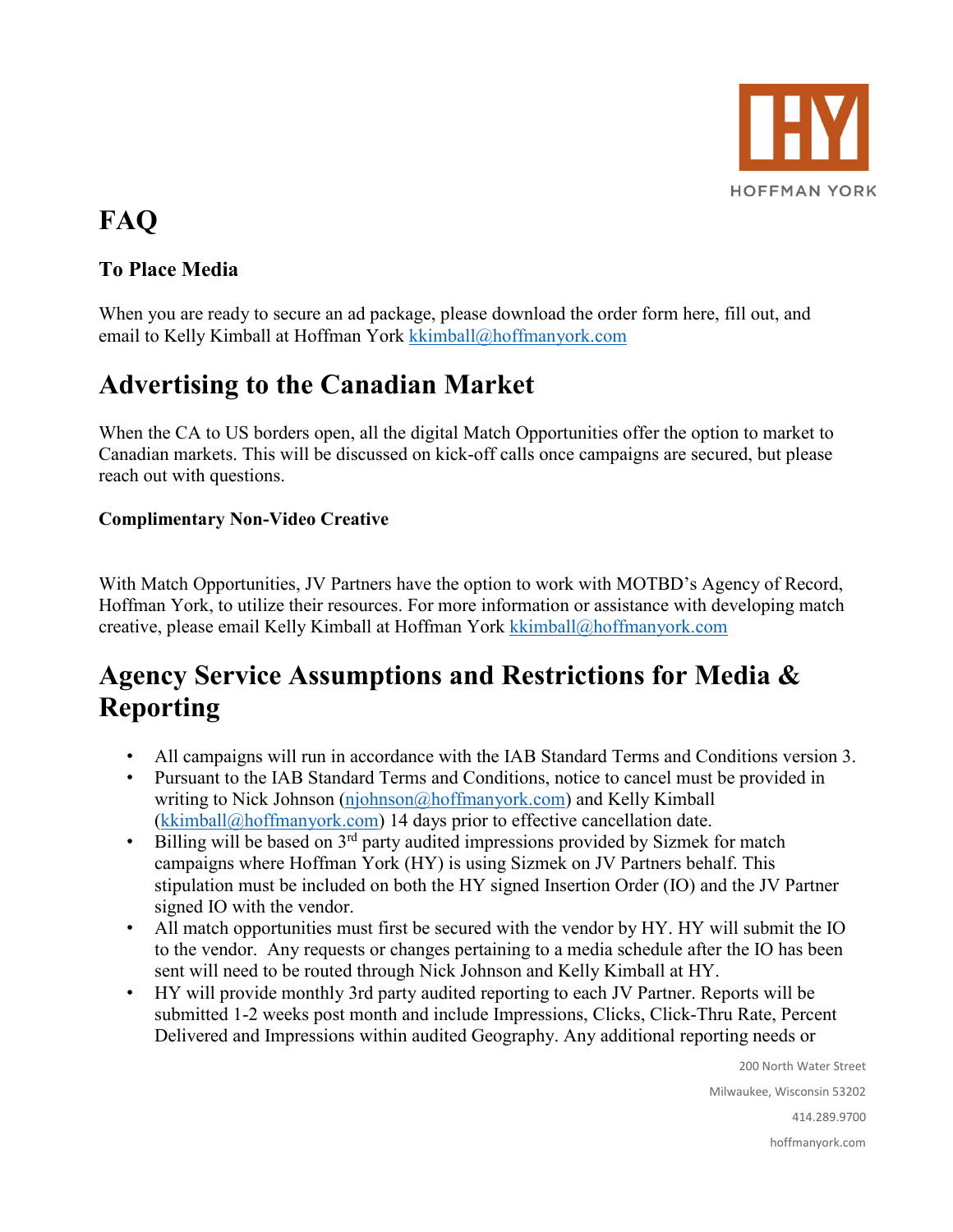

ongoing metric requests (e.g. VersaTag, conversions etc.) will be on a case-by-case basis and potentially subject to additional fees.

• For match programs, HY is happy to assist with coordinating geo-targeting specifications with the vendor and to include these parameters on the IO. If desired after the KOC, a minimum of 10-business days written email notice must be provided for all geo-requests. However, please keep in mind (even though vendors may accommodate custom geoparameters such as radiuses) HY reporting will include geo-verification down to a National, State or DMA level due to the standard limitations of  $3<sup>rd</sup>$  party verification tools. Additional geo-targeting may also include additional fees; these will be disclosed and will need to be approved by the partner before finalizing.

## **Billing Practices and Protocols**

**HY will reconcile all media invoices for all partners.** The benefits of billing only through HY include the ability to offer the lowest package costs ever by reducing the number of contracts/insertion orders with media vendors and JV partners will spend less time managing invoices. Billing will work in the following steps:

- 1. Partner will provide W9 to HY with completed order form
- 2. HY to send authorizations for all JV packages secured
- 3. HY to issue one invoice directly to the JV partner for all packages secured invoices will be sent the month prior to any media running

If you have any questions, please contact Nick Johnson  $\overline{n}$  johnson  $\overline{a}$  hoffmanyork.com and Kelly Kimball [kkimball@hoffmanyork.com.](mailto:kkimball@hoffmanyork.com)

## **Parents and Real Simple Flip Card Articles - Match**

Through innovative and engaging flip cards, we'll launch brand-new digital destinations on RealSimple.com and Parents.com that spotlights the best of Montana and inspires travel to and within the state. Both RealSimple.com and Parents.com are two of the top Meredith brands that Montana's key target audiences interact with most. [Here is a flip card article example.](https://www.travelandleisure.com/featured/ExpertTipsHitTheSlopesVail2019?sm_r=PkMnRP)

Article Themes:

Parents: A Wonderous Winter Trip in Montana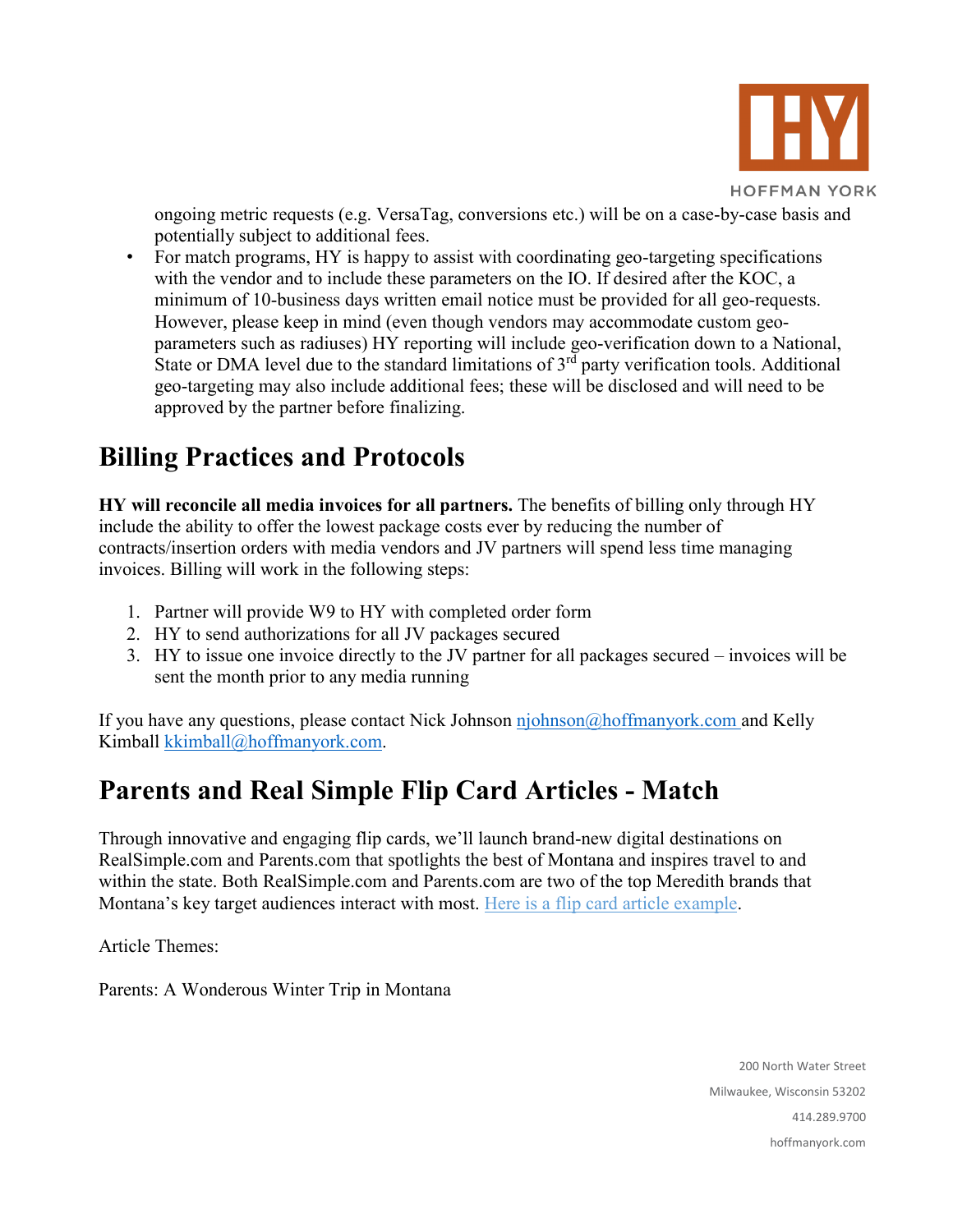

Montana is a top winter destination for the whole family. The front of each flip card will include an image, the partner's name and a 2-3 word tagline that quickly sells their winter offerings. (e.g. "Glacier Country: Mountain Marvels" or "Southwest Montana: Cool Legends").

On the back, 1-2 sentences will further highlight winter getaway activities such as skiing or snowmobiling in the respective partner's region. Links will to a URL of the partners choosing.

Real Simple: Six Ways to Own Winter in Montana

This article will focus on specific winter activities, with the front of each partner's flip card highlighting a unique draw (e.g. Leap Into a Hot Spring, Scale Massive Icicles, Sled with Dogs, Snowmobiling, Skiing, etc.).

The backs of the flip cards will include more details about each activity. Links will lead to a URL of the partners choosing. This proposal would require partners to each promote a different type of activity, so we don't have duplicate flip cards mentioning the same thing.

#### **Specs**

Meredith will create each Partner's flip card and there will be rounds of review/edits before finalization. **To create the advertorial, each Partner will supply:**

- Bullet points about related to the topic of their flip card which collate the overall theme.
- Two photos *(likely only one will be used, whichever is determined to fit with the overall content better)*
- *Desired click through URL on your website (UTMS are allowed)*

### **Parents Magazine Inspiration Guide Match**

Parents Magazine helps busy moms and dads navigate the uncharted waters of parenthood. Each month Parents Magazine offers trusted content with a familiar, understanding voice. Parents Magazine empowers today's parents to make the best decisions for their families.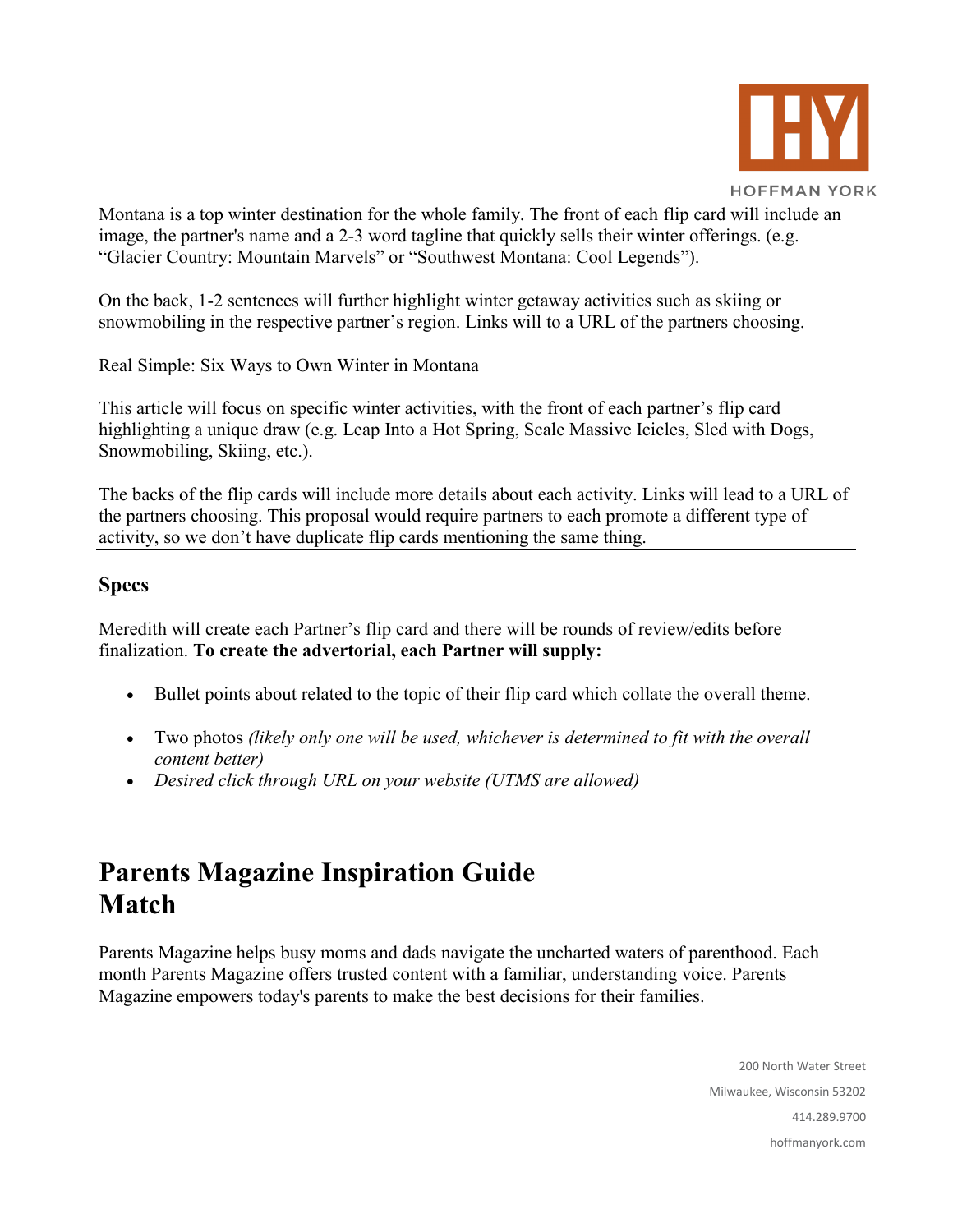

Join Montana in an inspiration travel guide produced by Parents Magazine. This visually creative guide will showcase photos and engaging articles about Montana, to possibly include top places to eat, suggested activities and must-see attractions.

The piece will include custom-curated content by Parents Magazine coupled with pages of Joint Venture advertorial content woven throughout. JV Partners can select a half page ad.

Half pages will be available for reservation on Mon. September 13, 2021. In total, there are 20 half pages available for reservation. Be advised, this opportunity sold out quickly the last two years. Partners will be limited to a half page ad.

The travel guide will be professionally produced and polybagged in Parents Magazine. The guide will be distributed in Parents' March 2022 issue to a circulation of 582,000+ in AZ, CA, CO, ID, IL, MN, MT/WY, NM, NV, ND/SD, OR, TX, UT, WA.

MOTBD will be covering the production cost of the editorial guide as well as half (match) the cost of each JV Partner advertorial.

#### **Specs**

Parents Magazine will write each Partner's section and there will be rounds of review/edits before finalization. **To create the advertorial, each Partner will supply:**

- Bullet points about unique offerings, activities, food/dining, etc. for their region/town/etc. (*these bullets will be edited into an advertorial of roughly 80 words)*
- Two photos *(likely only one will be used, whichever is determined to fit with the overall content better)*